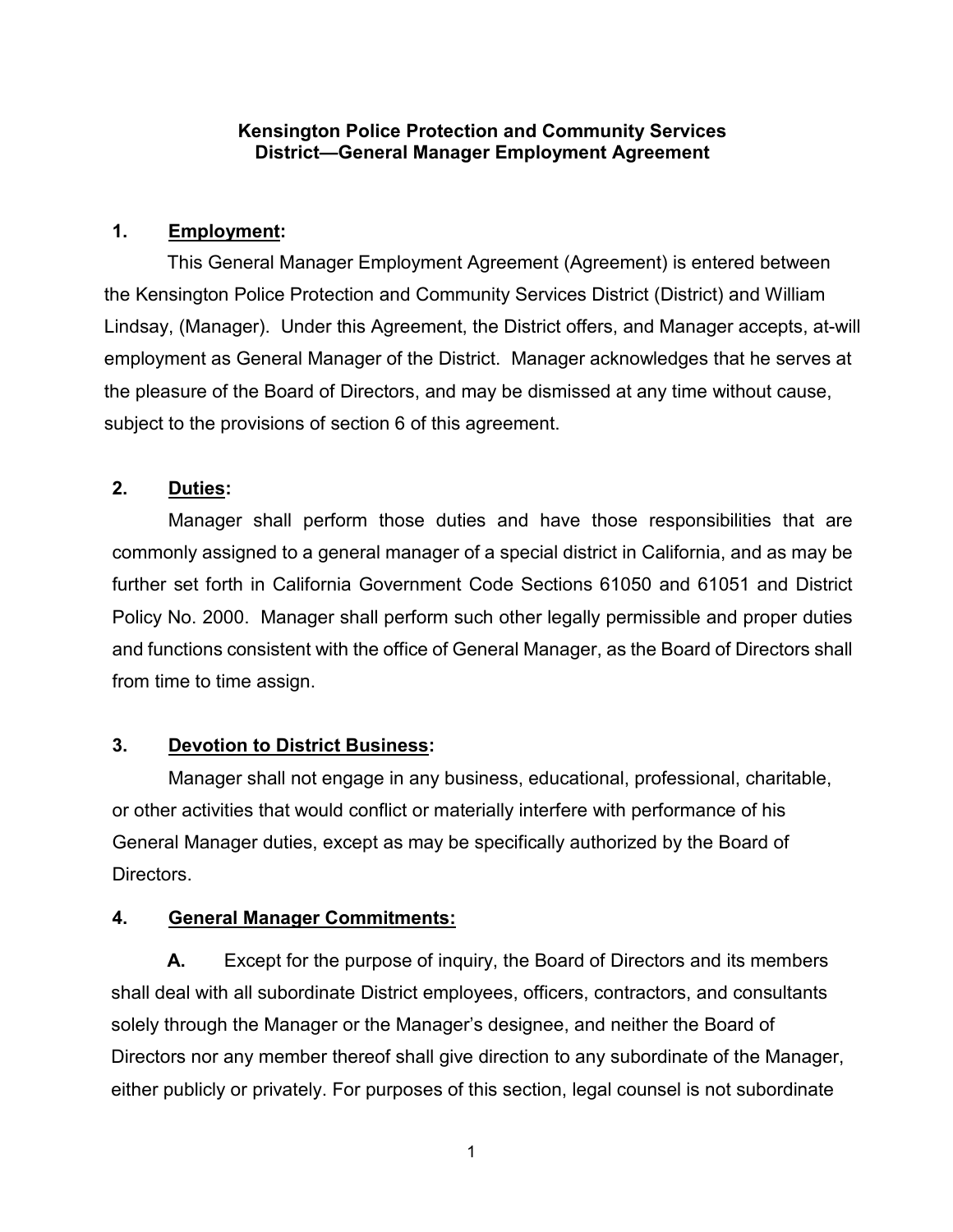to the Manager.

**B.** No member of the Board of Directors will order the appointment or removal of any person to any office or employment under the supervision and control of the Manager, provided that, nothing herein shall limit the Board's appellate responsibilities.

**C.** Neither the Board of Directors nor any of its members shall interfere with the execution of the powers and duties of the Manager, as specified in the District Policy No. 2000 and this Agreement, or any other lawfully adopted and authorized document.

#### **5. Term:**

Manager's employment will commence April 1, 2020, and shall continue until December 31, 2020, or the date of earlier termination in accordance with provisions in this Agreement. This Agreement can be amended at any time consistent with Section 17 of this Agreement.

# **6. Termination of Employment and this Agreement; General Release; Severance:**

**A.** Without Cause - If District terminates this Agreement (thereby terminating Manager's employment), as determined by the affirmative votes of a majority of the members of the Board of Directors at a Regular Meeting of the Board, and if Manager signs, delivers to the Board of Directors, and does not revoke, the General Release Agreement ("Release Agreement") in the form attached hereto as Exhibit A . District shall pay Manager a lump sum benefit equal to sixty-four (64) hours of his then Base Salary, ("Severance") during the first year and one hundred and twenty-eight (128) hours during the second year and thereafter of this contract.

**B.** With Cause - If District terminates this Agreement (thereby terminating Manager's employment), as determined by the affirmative votes of a majority of the members of the Board of Directors at a Regular Meeting of the Board, Manager shall not be entitled to any additional compensation or payment, including Severance, but shall be entitled only to accrued Base Salary. As used in this Agreement, Cause shall only mean any of the following: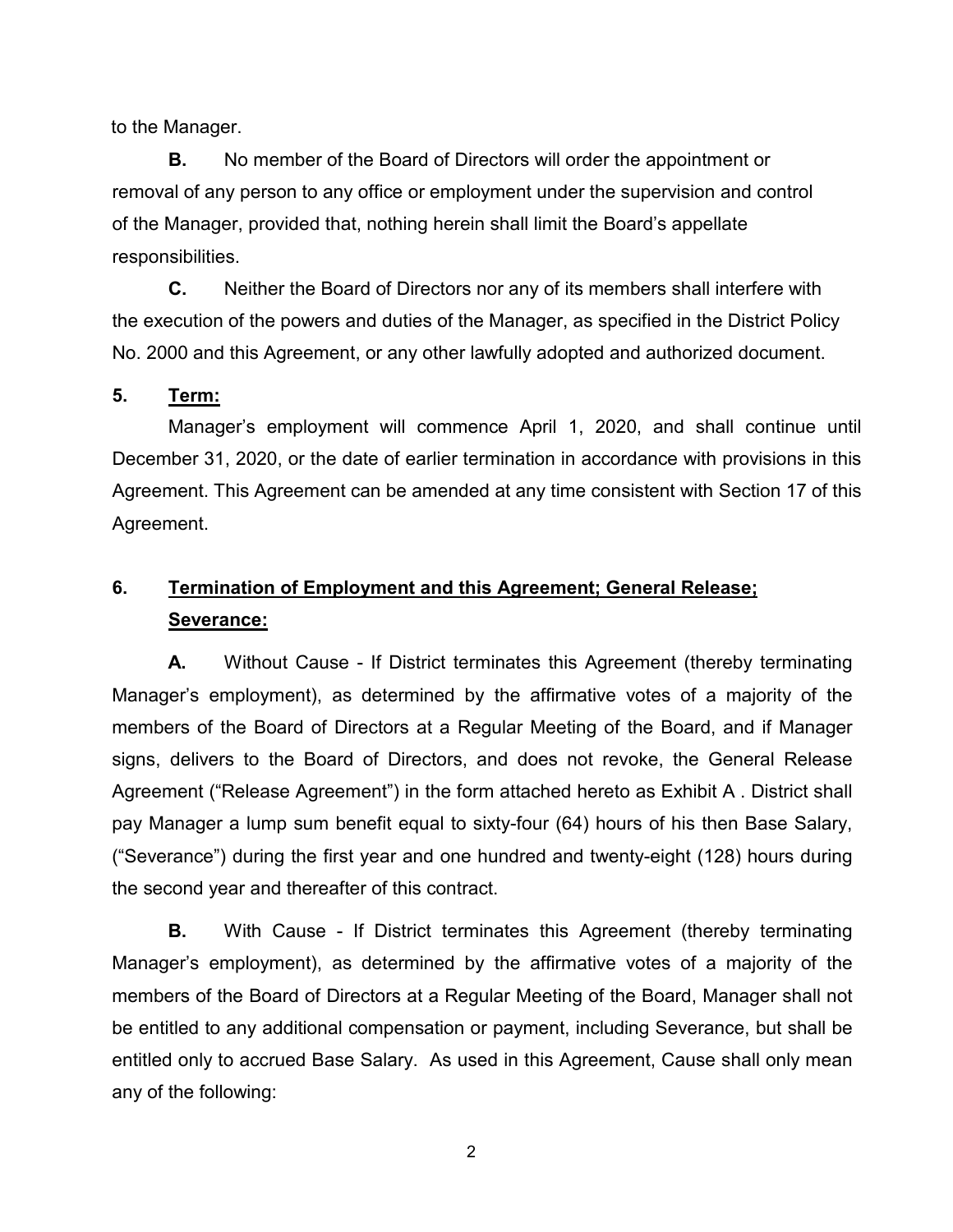- 1. Conviction of, or plea of guilty or nolo contendere to, any crime or offense (other than minor traffic violations or similar offenses) which is likely to have a material adverse impact on the District or on the Manager's reputation;
- 2. Proven failure of the Manager to observe or perform any of his duties and obligations, if that failure continues for a period of fourteen (14) business days from the date of his receipt of notice from the Board of Directors specifying the acts or omissions deemed to amount to that failure;
- 3. Conviction of any crime involving an "abuse of office or position," as that term is defined in Government Code Section 53243.4;
- 4. Repeated failure to carry out a directive or directives of the Board of Directors made by the Board as a body at a Brown Act - compliant meeting; and
- 5. Any intentional or grossly negligent action or inaction by Manager that materially and adversely: (a) impedes or disrupts the operations of District or its organizational units; (b) is detrimental to employees or public safety; or (c) violates District's properly-established rules or procedure

**C.** If, during the Term or any extended Term, Manager dies, Manager's estate shall receive Accrued Salary, but shall not be entitled to any additional compensation or payment, including Severance.

**D.** In the event Manager is permanently disabled or is otherwise unable to perform his duties because of sickness, accident, injury, or mental incapacity for a period of three consecutive months, the District may terminate Manager's employment and this Agreement consistent with state law.

**E.** Manager may resign from his employment at any time, upon giving thirty (30) days written notice to the Board of Directors.

## **7. Compensation, Place of Work and Annual Evaluation:**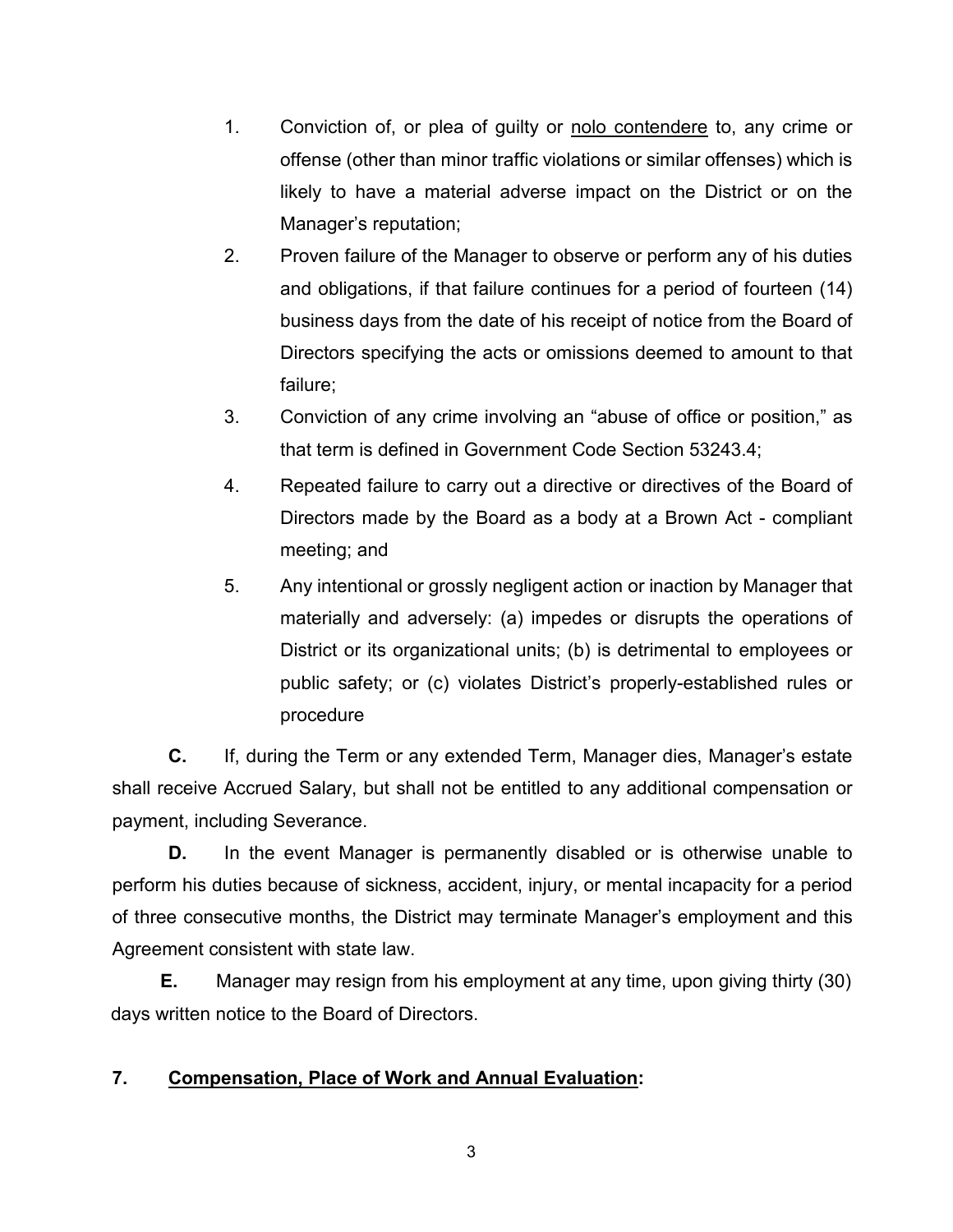**A.** Manager's initial annual Base Salary shall be Ninety-Five Dollars per hour (\$95/hour). Said amount shall be payable in the same manner as other employees of the District are paid. Increases in Manager's Base Salary may be effective at any time at the sole discretion of the Board of Directors. The Manager will telecommute to the extent it does not interfere with his performance in the organization and community. He will provide regular reporting on hours worked to ensure compliance with budget parameters.

**B.** District, by the Board of Directors, and Manager may set mutually-agreedupon objectives for each year under this Agreement. The Board of Directors shall evaluate Manager's performance after the first six months at least once a year thereafter ("Annual Evaluation").

**C.** Manager's Base Salary increases approved by the Board of Directors from time to time pursuant to this Agreement shall be approved in open session of the Board, but shall not require an amendment to this Agreement to be effective. Such increases may be set forth in an annual salary resolution or minute action approved by the Board of Directors by resolution.

**D.** If the District reduces the Base Salary or any other financial benefit of the Manager in a percentage that is greater than the average reduction of all District employees, such action shall, at the Manager's option, constitute a termination of this Agreement without Cause under Section 6.A. of this Agreement, and Manager shall be entitled to Severance.

**E.** The District's employment and labor law counsel believe that Manager is not subject to the retiree annuitant employment limitations under the Public Employees' Pension Reform Act (PEPRA) and the Public Employees' Retirement Law (PERL). However, out of an abundance of caution, the District has formally asked that CalPERS provide a written response on this issue.

#### **8. Other Benefits:**

Other than the hourly salary set forth in this agreement, recognizing the part-time status of the new General Manager position, the District will not be responsible for any additional employee benefits. Notwithstanding the foregoing, Manager shall be entitled to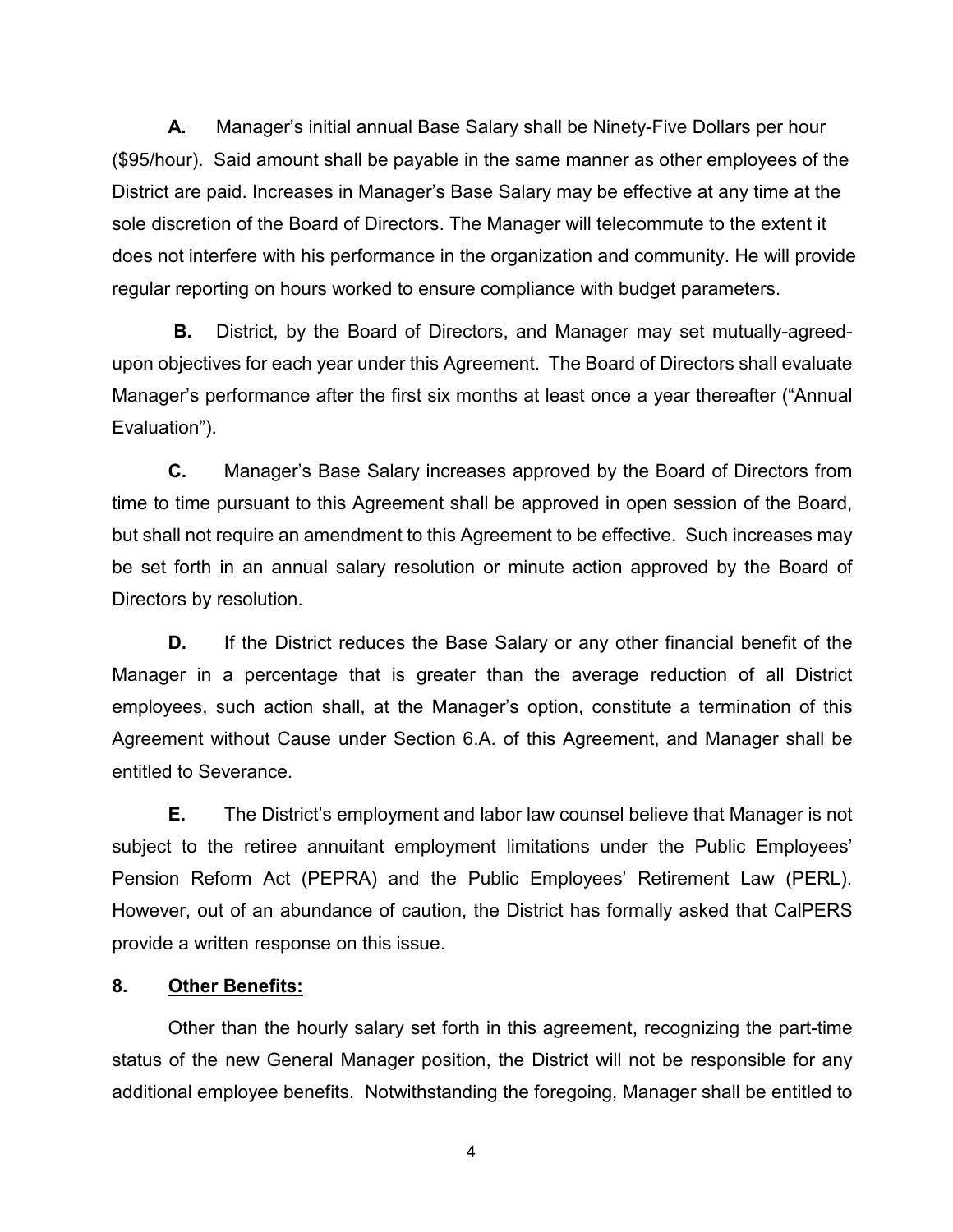any paid sick leave to which he is entitled under the federal Families First Coronavirus Response Act.

#### **9. Business and Professional Expenses:**

**A.** District recognizes that Manager may incur expenses of a non-personal, jobrelated nature that are reasonably necessary to Manager's service to District. District agrees to either pay such expenses in advance or to reimburse the expenses, so long as the expenses are incurred and submitted according to District's normal expense reimbursement procedures or such other procedure as may be designated by the Board of Directors. To be eligible for reimbursement, all expenses must be supported by documentation meeting District's normal requirements and must be submitted within time limits established by District.

**B.** District agrees to pay Manager's travel and subsistence expenses for official travel, meetings, and occasions for Manager's reasonable participation in necessary official and other functions for the District; including, but not limited to, regional, state, and local conferences, and governmental groups and committees on which Manager serves as a member. It is understood that travel to/from his residence and the District is not business related or reimbursable. Notwithstanding the above, the number and allowable cost of conferences or meetings District will pay for each year, shall be at the discretion of the Board of Directors as set forth in the District's budget.

#### **10. Abuse of Office or Position:**

If Manager is convicted of a crime involving an abuse of his office or position, all of the following shall apply: (a) if Manager is provided with administrative leave pay pending an investigation, Manager shall be required to fully reimburse District such administrative leave amounts paid; (b) if District pays for the criminal legal defense of Manager (which would be in its sole discretion, as it is generally not obligated to pay for a criminal defense), Manager shall be required to fully reimburse District such amounts paid; and (c) if this Agreement is terminated, any Severance Pay and Severance related to the termination that Manager may receive from District shall be fully reimbursed to District or shall be void if not yet paid to Manager. For purposes of this Section, abuse of office or position means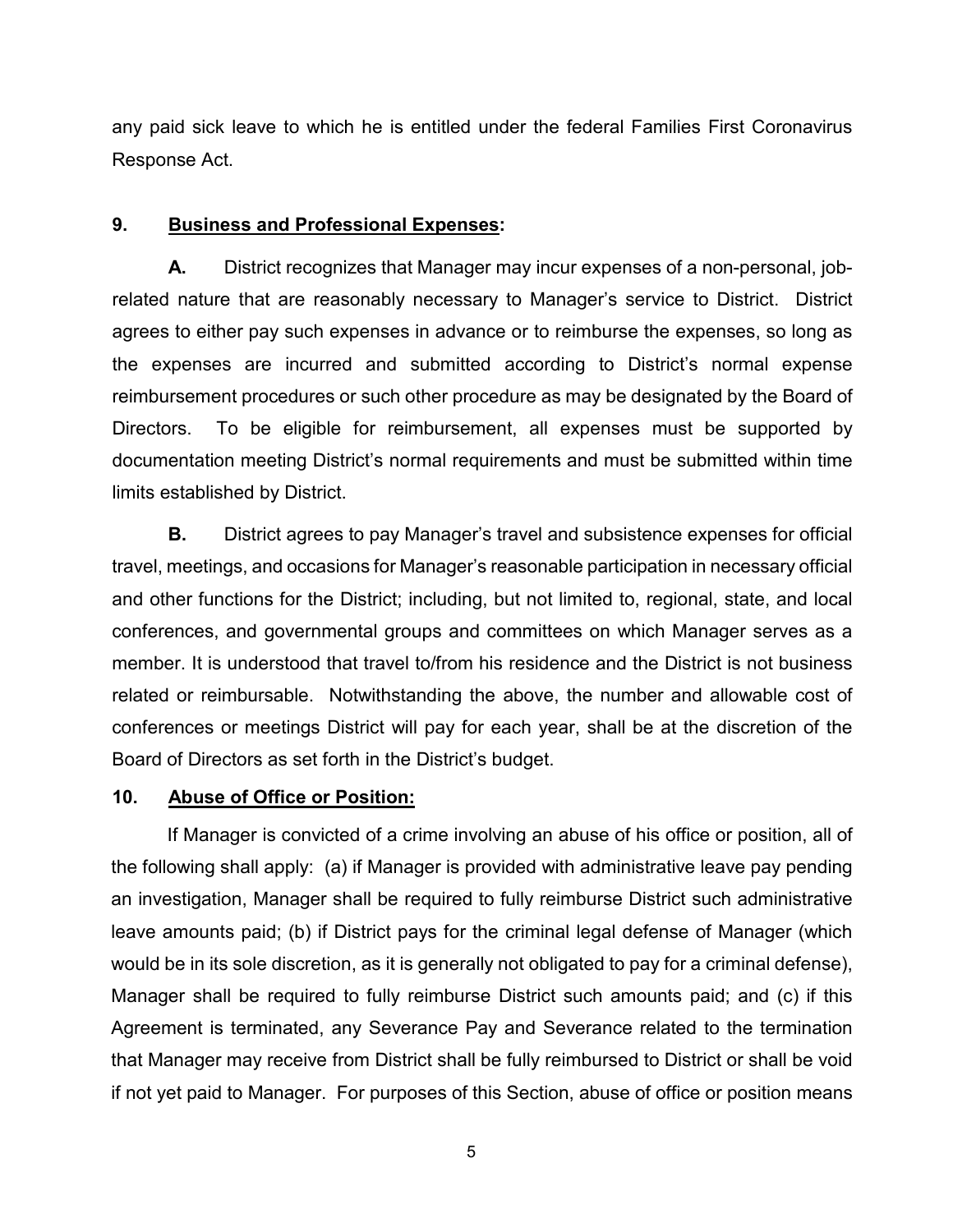either: (x) an abuse of public authority, including waste, fraud, and violation of the law under color of authority; or (y) a crime against public justice.

#### **11. Communications Upon Manager's Separation:**

In the event the District terminates the Manager for any reason or no reason, the District and the Manager agree that, other than dates of hire, notice and separation, no member of the Board of Directors, the District Management staff, nor the Manager, shall make any written, oral or electronic statement to any member of the public, the press, or any District employee concerning the Manager's termination except in the form of a joint press release or statement, the content of which is mutually agreeable to the District and the Manager. The joint press release or statement shall not contain any text or information that is disparaging to either party. Either party may verbally repeat the substance of the joint press release or statement in response to any inquiry.

#### **12. Indemnification:**

Consistent with the California Government Code, District shall defend, hold harmless, and indemnify Manager using legal counsel of District's choosing, against expense or legal liability for acts or omissions by Manager occurring within the course and scope of Manager's employment under this Agreement. Legal representation, provided by District for Manager, shall extend until a final determination of the issues including any and all losses, damages, judgments, interest, settlements, fines, court costs, and the reasonable costs and expenses of legal proceedings, including appeals, and including attorneys' fees, and expert witness fees and all other trial and appellate costs, and other liabilities incurred, imposed upon, or suffered by Manager in connection with or resulting from any claim, action, suit, or proceeding, actual or threatened. In the event, there is a conflict of interest between District and Manager such that independent counsel is required for Manager, Manager may engage his own legal counsel, in which event District shall indemnify Manager, including direct payment of all such reasonable costs related thereto.

#### **13. Notices:**

Any notices to be given hereunder by either party to the other in writing may be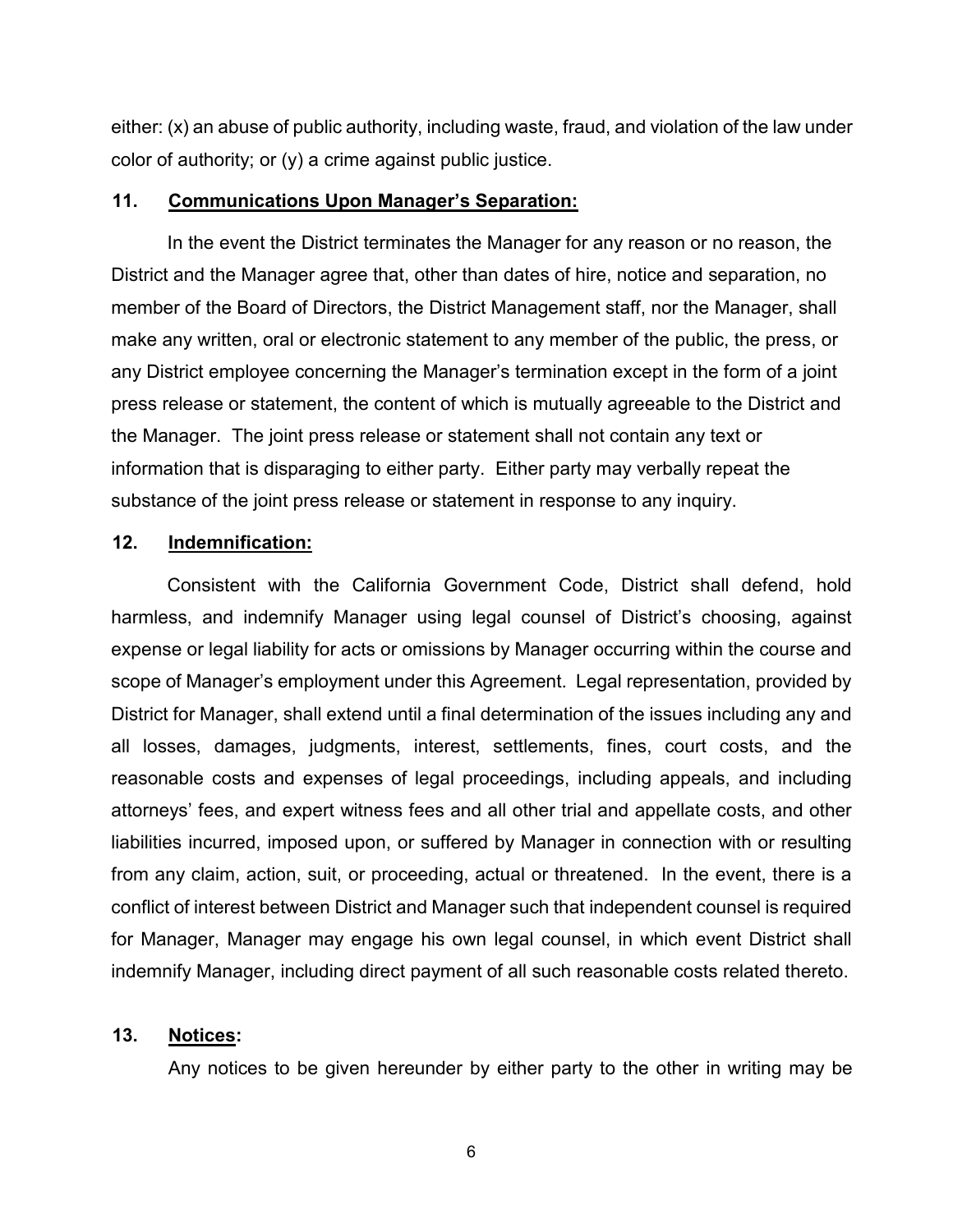effected either by personal delivery, mail, or email. Mailed notices shall be addressed to the parties as set forth below, but each party may change his/her/its address by written notice given in accordance with this Section. Notices delivered personally or by email will be deemed communicated as of actual receipt. Mailed notices will be deemed communicated and received as of three (3) calendar days following the date of mailing.

#### DISTRICT: Kensington Police Protection and Community Services District Attention: President of the Board 217 Arlington Avenue Kensington, CA 94707

#### MANAGER: William Lindsay, General Manager 907 Hawthorne Drive Walnut Creek, CA 94596

#### **14. Conflict District Policies and Practices:**

The District's personnel ordinances, resolutions, rules and policies shall apply to Manager in the same manner as applied to other management employees, provided, however, in the event of a conflict between the provisions of this Agreement and the District policies and procedures, this Agreement shall prevail over District policies and procedures.

#### **15. Entire Agreement:**

This Agreement represents the entire agreement between the parties and supersedes any and all other agreements, either oral or in writing, between the parties with respect to the employment of Manager by District, and contains all of the covenants and agreements between the parties with respect to that employment. Each party to this Agreement acknowledges that no representations, inducements, promises, or agreements, oral or otherwise, have been made by either party, or by anyone acting on behalf of either party, which are not embodied herein, and that no other employment agreement, statement, or promise not contained in this Agreement shall be valid or binding upon either party.

#### **16. Modifications:**

Any modifications to this Agreement shall be effective only if in writing and signed by both of the parties hereto.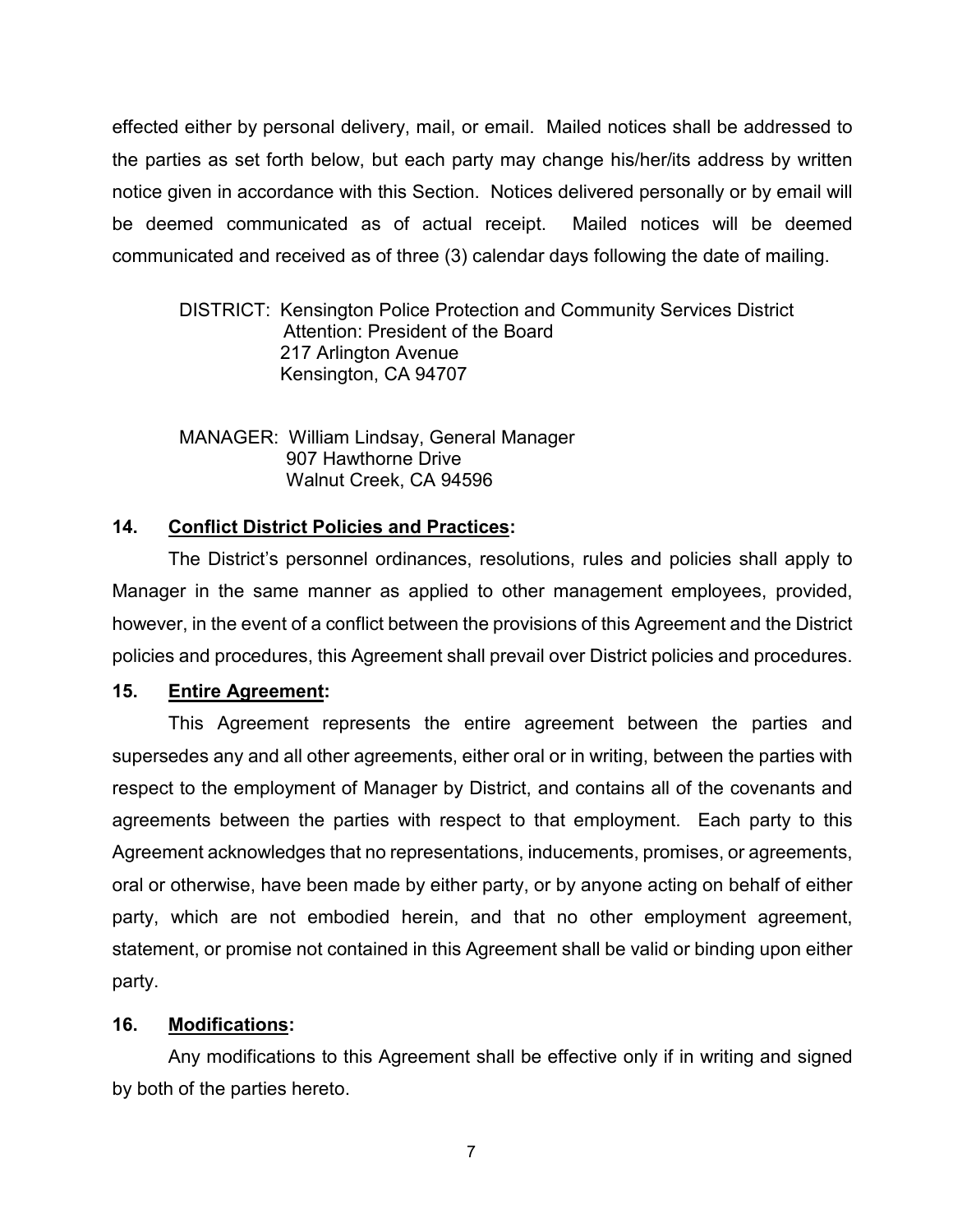#### **17. Effect of Waiver:**

The failure of either party to insist upon strict compliance with any of the terms, covenants.or conditionsofthisAgreement by the other party shall not be deemed a waiver of that term, covenant, or condition, nor shall any waiver or relinquishment of any right or power at anyone time or times be deemed a waiver or relinquishmentof that right or power for all or any other times.

#### **18. Partial Invalidity:**

If any provision of this Agreement is held by a court of competent jurisdiction to be invalid, void or unenforceable, the remaining provisions shall nevertheless continue in full force without being impaired or invalidated in anyway.

#### **19. Governing Law:**

This Agreement shall be governed by and construed in accordance with the laws of the State of California.

This Agreement is entered into this  $1st$  day of  $April$ , 2020, pursuant to Board authorization on March 26, 2020.

#### Kensington Police Protection and Community Services District

By:

herris Watt

Christopher Deppe, President Rachelle, Sherris-Watt, Vice President

**Manager | | <del>|</del>** 

William Lindsay, General Manager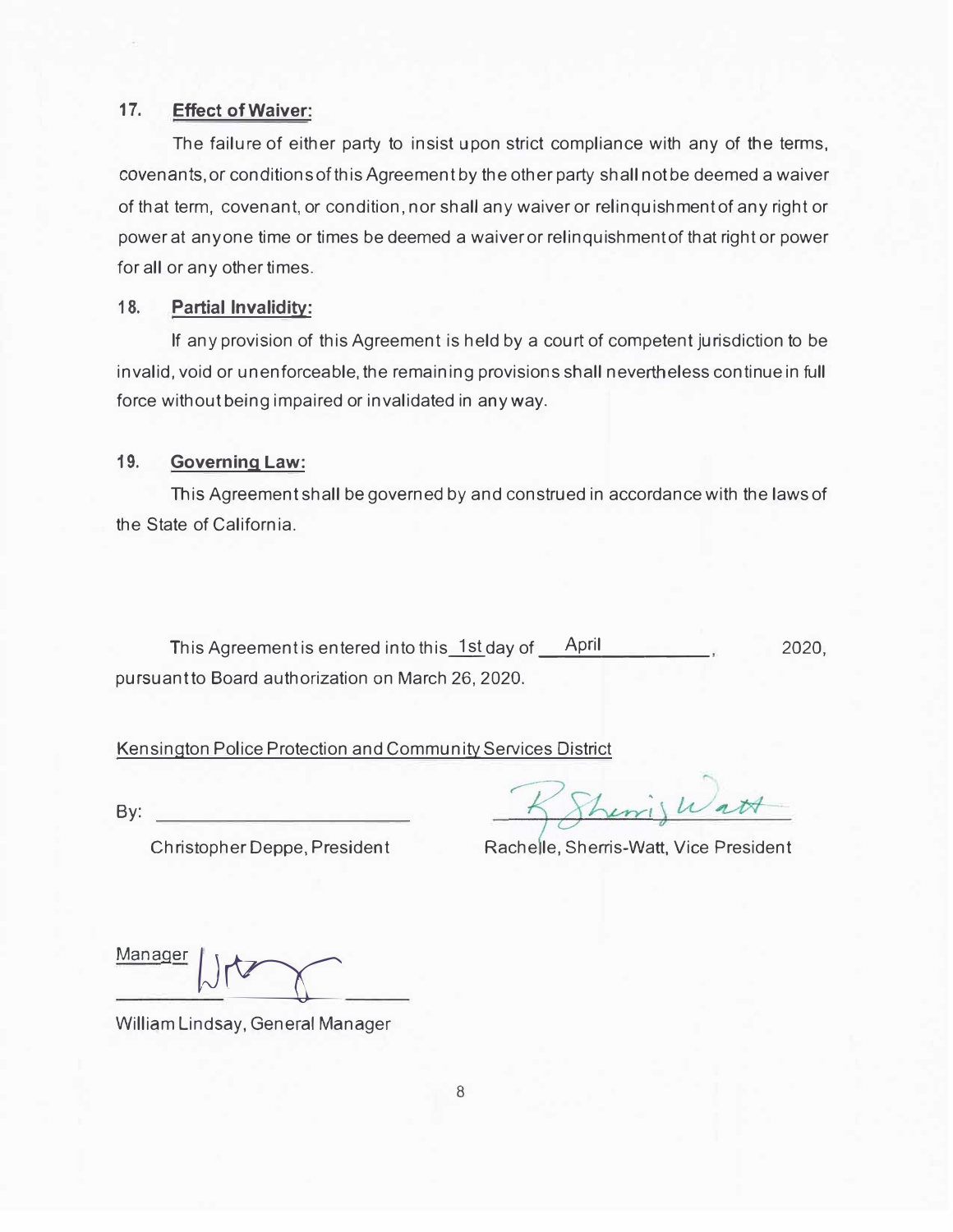#### **Effect of Waiver:**  $17.$

The failure of either party to insist upon strict compliance with any of the terms, covenants, or conditions of this Agreement by the other party shall not be deemed a waiver of that term, covenant, or condition, nor shall any waiver or relinguishment of any right or power at any one time or times be deemed a waiver or relinquishment of that right or power for all or any other times.

#### 18. **Partial Invalidity:**

If any provision of this Agreement is held by a court of competent jurisdiction to be invalid, void or unenforceable, the remaining provisions shall nevertheless continue in full force without being impaired or invalidated in any way.

#### $19.$ **Governing Law:**

This Agreement shall be governed by and construed in accordance with the laws of the State of California.

This Agreement is entered into this day of 2020. pursuant to Board authorization on March 26, 2020.

Kensington Police Protection and Community Services District

 $Bv$ <sup> $\cdot$ </sup>

**Christopher Deppe, President** 

Rachelle, Sherris-Watt, Vice President

#### Manager

William Lindsay, General Manager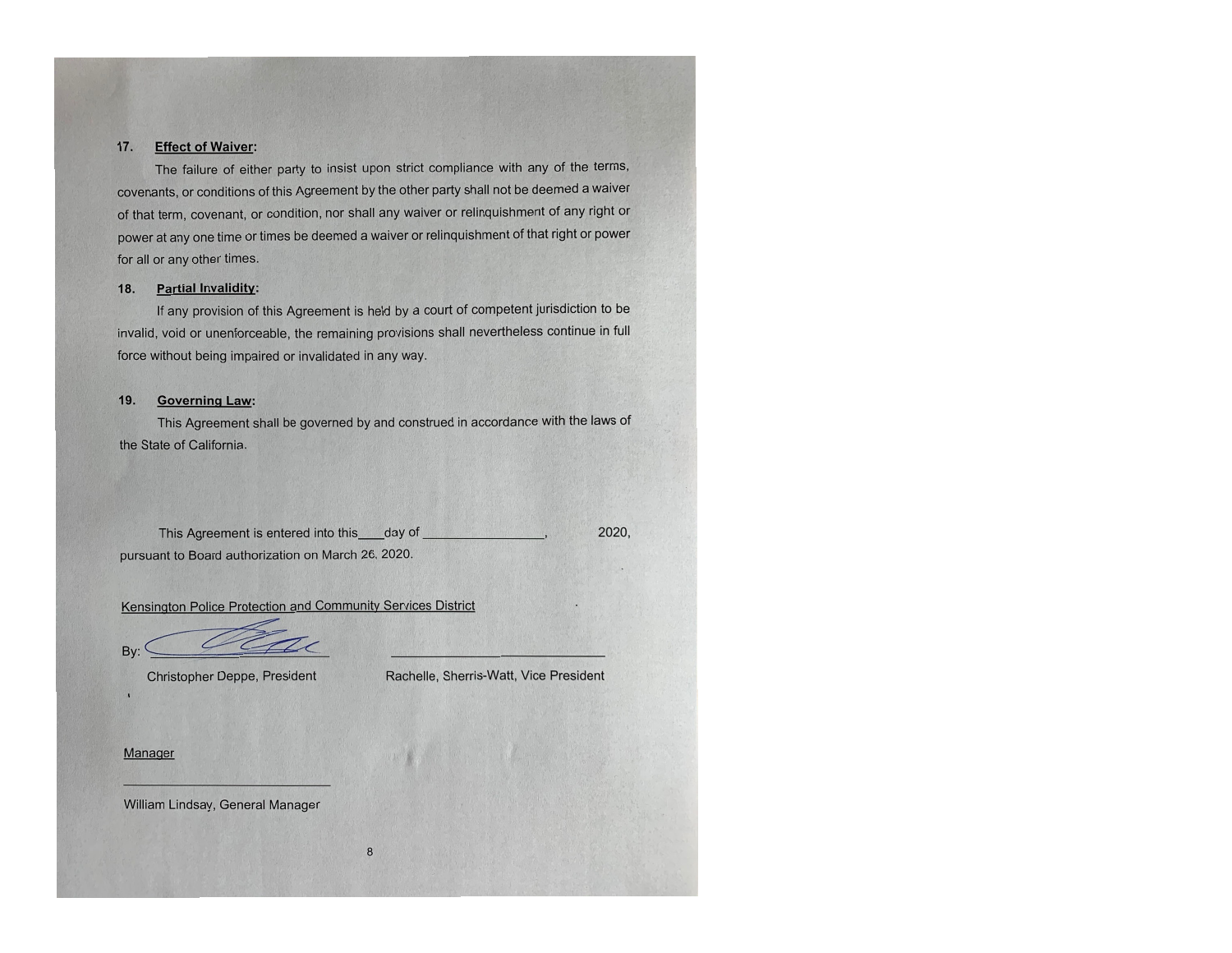Attest:<br><u>Lynelle M Lewis</u>  $\overline{\phantom{a}}$ 

Lynelle M. Lewis, District Clerk of the Board

Approved as to Form:

Ann Danforth

Ann Danforth, District General Counsel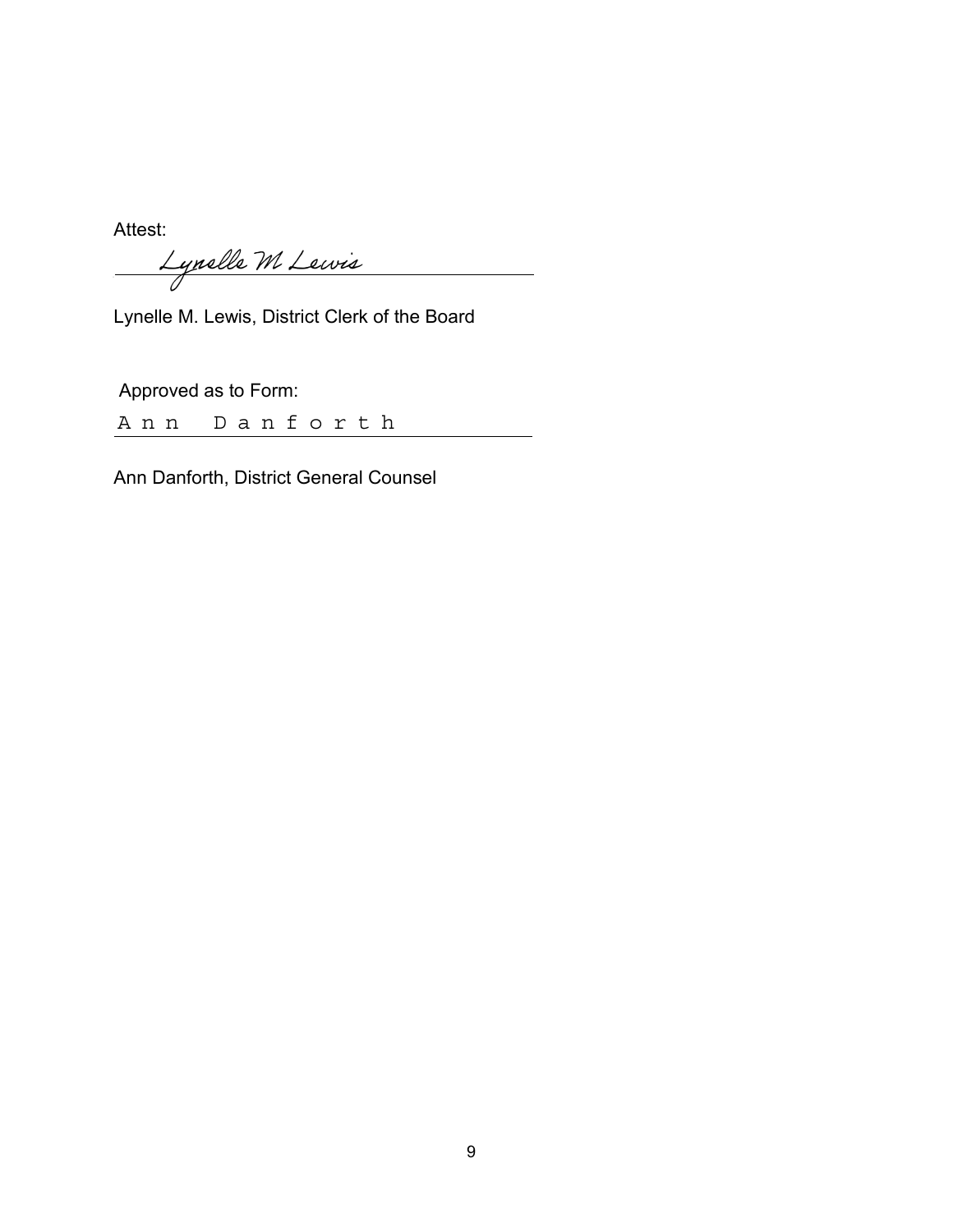## **Exhibit A**

## **GENERAL RELEASE AGREEMENT**

This General Release Agreement ("Release Agreement") is entered into by and between ("Manager") and Kensington Police Protection and Community Services District ("District"), in light of the following facts:

**A.** Manager's employment with District concluded on .

**B.** Certain disputes have arisen between District and Manager.

**C.** District and Manager each deny any liability whatsoever to the other.

**D.** District and Manager wish to fully and finally resolve any and all disputes they may have with each other.

**E.** Manager is hereby informed that he has twenty-one (21) days from receipt of this Agreement to consider it. District hereby advises Manager to consult with his legal counsel before signing this Agreement.

**F.** Manager acknowledges that for a period of seven (7) days following the signing of this Agreement ("Revocation Period"), he may revoke the Agreement. This Agreement shall not become effective or enforceable until the day the Revocation Period has expired.

**G.** Manager acknowledges that the Salary Payment referenced in paragraph 1 of this Agreement represents all compensation, including salary, and reimbursed expenses, due and payable to him through the date of employment termination. Manager also acknowledges that District has made this Salary Payment without regard to whether he signs this Agreement. The Salary Payment does not constitute consideration for this Agreement.

1. Receipt of Salary Payment. Manager hereby acknowledges receipt of a check or checks for all compensation owing to him, including salary, and reimbursed expenses ("Salary Payment") from District.

2. Severance. Within seven (7) days following Manager's signing, delivering to the District, and not revoking this Agreement, District shall pay Manager the gross amount provided for in Section 6A. of the attached Employment Agreement, less applicable deductions. Manager acknowledges that the Severance is in excess of all amounts due and owing him as a result of his employment by District.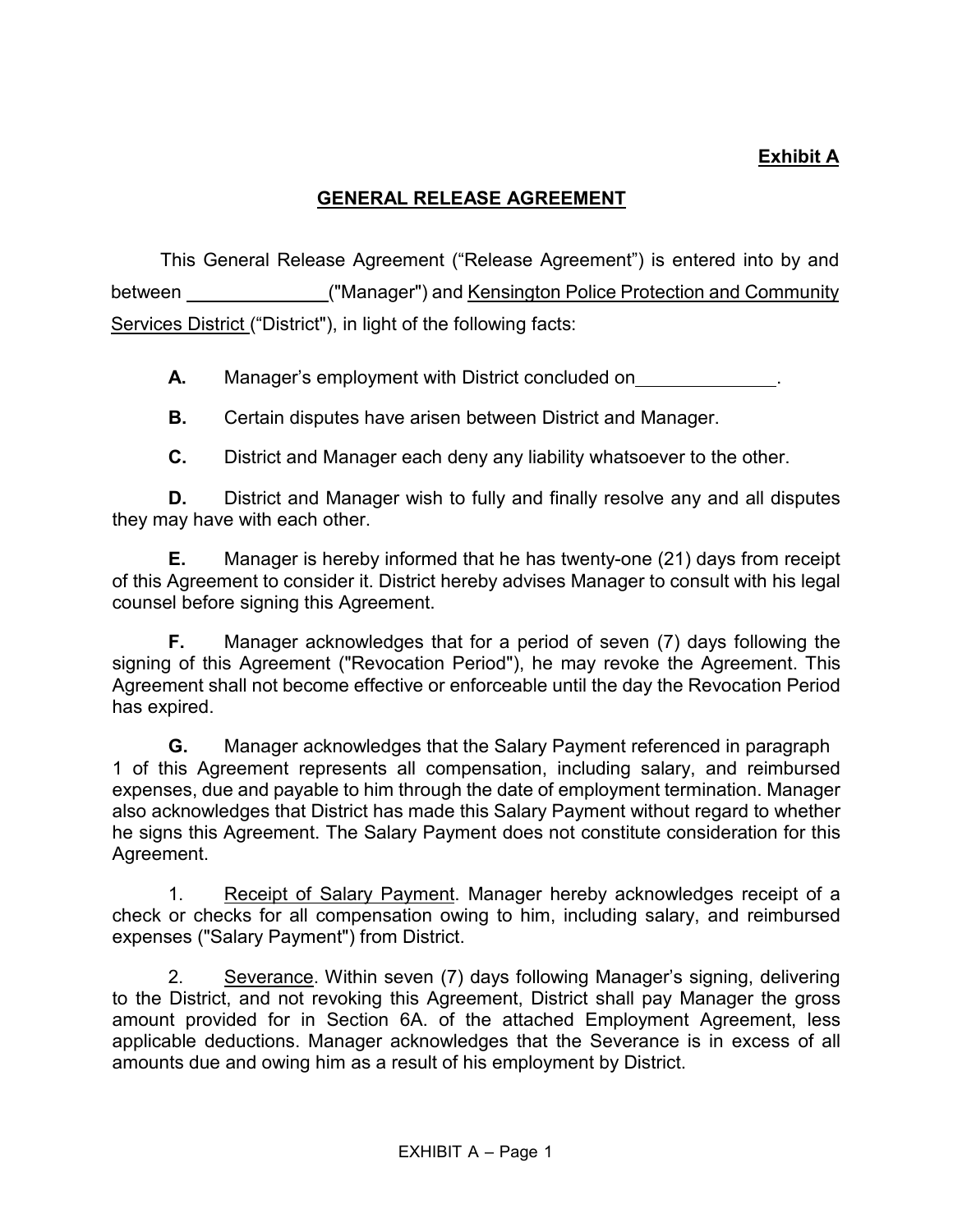3. General Release. In consideration of the Severance to be paid and provided to Manager, and other good and valuable consideration, Manager hereby releases and discharges District and its past and present Board of Director Members, employees, representatives and agents, from all rights, claims, causes of action, and damages, both known and unknown, in law or in equity, concerning and/or arising out of his employment by District which he now has, or ever had, including but not limited to any rights, claims, causes of action or damages arising under Title VII of the Civil Rights Act of 1964, the Vocational Rehabilitation Act of 1973, the Employee Retirement Income Security Act, the Americans with Disabilities Act, the Age Discrimination in Employment Act, the Older Workers Benefits Protection Act, the Family and Medical Leave Act of 1993, the Domestic Partners Act of 2003, the California Labor Code, the Private Attorneys General Act of 2004, the California Moore-Brown-Roberti Family Rights Act, the California Unruh Civil Rights Act, the California Fair Employment and Housing Act, any other federal, state, or local employment practice legislation, or any federal or state common law, including wrongful discharge, breach of express or implied contract, or breach of public policy.

Manager hereby waives and relinquishes all rights and benefits afforded by Section 1542 of the Civil Code of California. Manager understands and acknowledges the significance and consequences of this specific waiver of Section 1542. Section 1542 of the Civil Code of California states as follows:

"A general release does not extend to claims which the creditor does not know or suspect to exist in his or her favor at the time of executing the release, which if known by him or her must have materially affected his or her settlement with the debtor."

Notwithstanding the provisions of Section 1542, and for the purpose of implementing a full and complete release and discharge of District and its past and present Board of Director Members, employees, representatives and agents, Manager expressly acknowledges that this General Release is intended to include in its effect, without limitation, all claims which he does not know or suspect to exist in his/her favor.

Manager's Initials: \_\_\_\_\_\_\_\_\_\_\_\_\_

Manager further acknowledges that he has read this General Release and that he/she understands that this is a general release, and that he intends to be legally bound by the same.